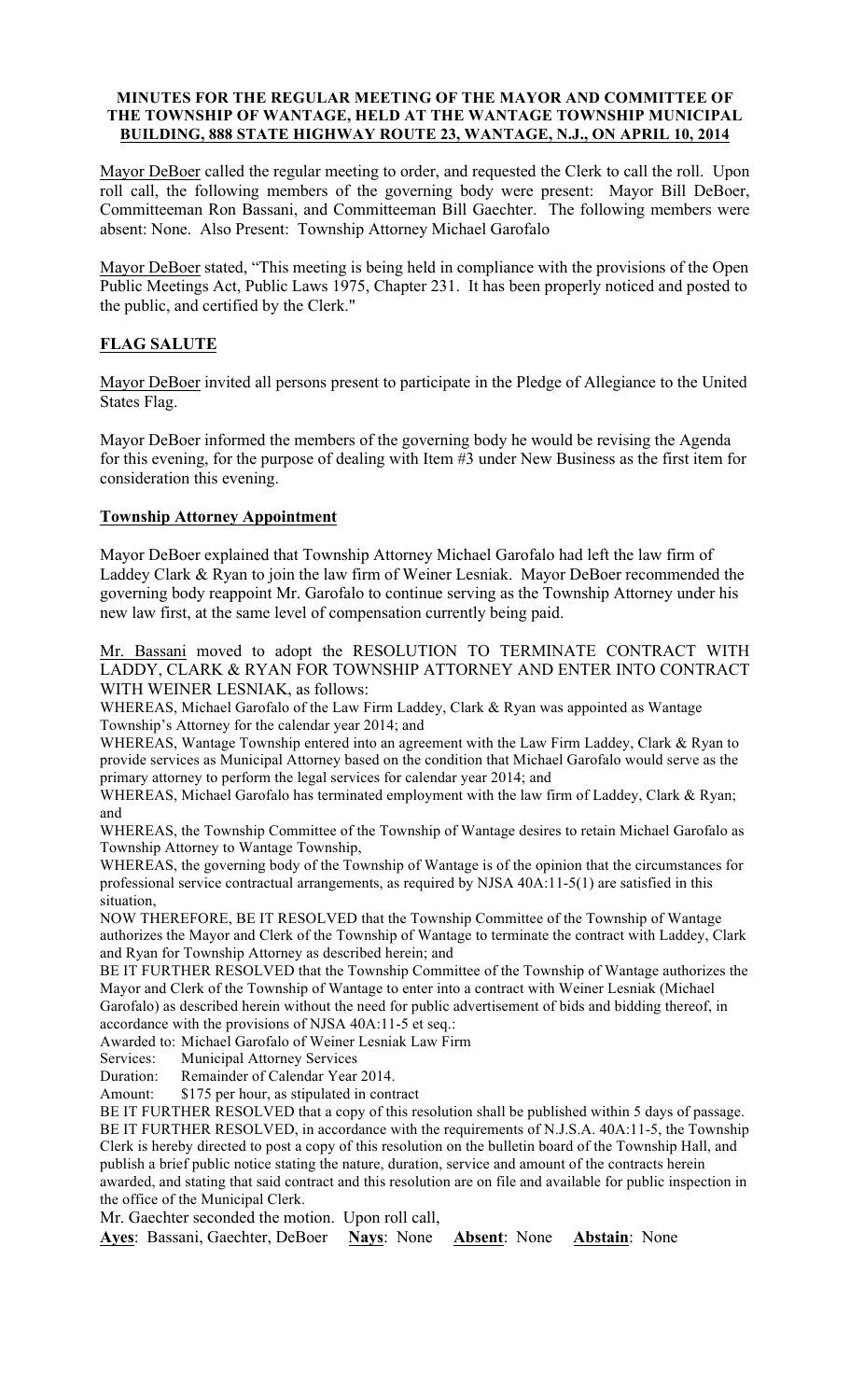# PAGE TWO OF THE MINUTES OF APRIL 10, 2014

# CONSENT AGENDA

Mayor DeBoer requested that the governing body Review the Regular Consent Agenda.

Mr. Bassani moved to Approve for Filing the Following Reports:

- Construction Department Report for March 2014
- Clerk's Report for March 2014
- Tax Collector's Report for March 2014
- Board of Health Report for March 2014
- Registrar Report for March 2014

Mr. Gaechter seconded the motion. Upon Roll call,

Ayes: Bassani, Gaechter, DeBoer Nays: None Absent: None Abstain: None

Mr. Bassani moved to Approve Raffle Application RA14-11, for Heritage and Agriculture Association, Inc. to conduct On Premise 50/50 raffles on the dates of May 17 and May 18 at Lusscroft Farms, 50 Neilson Road. Mr. Gaechter seconded the motion. Upon Roll call, Ayes: Bassani, Gaechter, DeBoer Nays: None Absent: None Abstain: None

Mr. Bassani moved to approve the refund of \$350.00 to All Star Auto, Inc. Block 8, Lot 1.01 for completed land use application L-13-11. Mr. Gaechter seconded the motion. Upon Roll call, Ayes: Bassani, Gaechter, DeBoer Nays: None Absent: None Abstain: None

Mr. Bassani moved to approve the refund of \$17,047.71 to US Bank, Block 10 Lot 1.01, for Tax Lien Certificate 13-02; and \$ 8,000.00 to US Bank, Block 10 Lot 1.01, for Tax Sale Premium, Certificate 13-02. Mr. Gaechter seconded the motion. Upon Roll call, Ayes: Bassani, Gaechter, DeBoer Nays: None Absent: None Abstain: None

Mr. Bassani moved to approve the cancellation of the following tax sale premiums not redeemed for five years or longer: \$500.00 for Block 148, Lot 15; and \$5,000.00 for Block 12, Lot 18. Mr. Gaechter seconded the motion. Upon Roll call, Ayes: Bassani, Gaechter, DeBoer Nays: None Absent: None Abstain: None

Mr. Bassani moved to approve renewal of the Amusement Devise License for Pleasant Acres Campground for the year 2014. Mr. Gaechter seconded the motion. Upon Roll call, Ayes: Bassani, Gaechter, DeBoer Nays: None Absent: None Abstain: None

Mr. Bassani moved to Award Farmside Landscape of Wantage, NJ the 2014 Contract for Recreation Field Maintenance at Wantage Township Municipal Parks, in the amount of \$12,840.00. Mr. Gaechter seconded the motion. Upon Roll call, Ayes: Bassani, Gaechter, DeBoer Nays: None Absent: None Abstain: None

# Administrator's Report

Mr. Doherty informed that the Annual Youth in Government Shadow Day and Evening Meeting will be held on May 15, 2014.

Mr. Doherty reported that Mayor DeBoer proposes adjusting the Township's Convention Attendance Policy to read as follows:

Attendance at the League of Municipalities Convention shall be made available to any member of the Governing Body desiring to attend; to the Township Administrator; and to any Department Head. Cost of Convention Registration and Hotel will be paid by the Township. Attendance of other employees, at the employee's expense, may be granted upon approval of the Department Head and Township Administrator. Attendance of other employees in place of the Department Head, at the Township's expense, may be granted upon approval of the Department Head and Township Administrator subject to availability of funds.

General discussion took place regarding this proposal. Mr. Bassani moved to approve the Mayor's proposal. Mr. Gaechter seconded the motion. Upon Roll call, Ayes: Bassani, Gaechter, DeBoer Nays: None Absent: None Abstain: None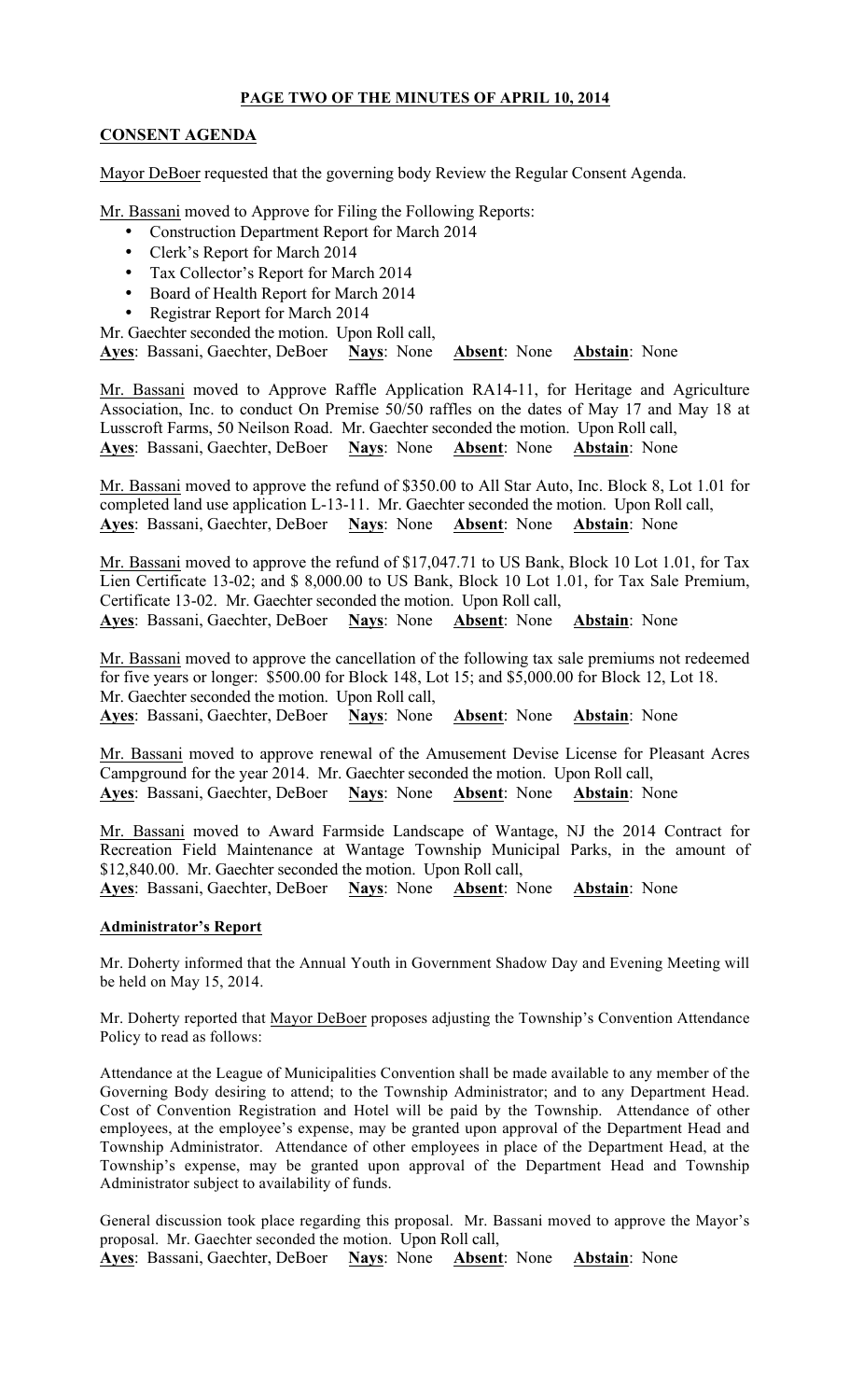# PAGE THREE OF THE MINUTES OF APRIL 10, 2014

# Administrator's Report, Continued

#### Budget Request: Colesville Parking Lot.

General review and consideration took place regarding the budget request of the Wantage Fire Department for paving the Colesville Firehouse Parking Lot. After due review, the members of the governing body expressed consensus agreement to include this project in the list of capital projects to be undertaken this year.

#### Dyer Road and Vandergoot Road Intersection

General review and consideration was given to an expressed concern with road configuration in the vicinity of pond. Consensus agreement was offered for the Administrator and Engineer to meet on site and take appropriate corrective action for the sake of public safety.

#### Attorney's Report: None

#### Township Committee Member Reports

Mr. Bassani reported on having attended various meetings, including the Sussex County League of Municipalities meeting at Sussex Technical School (a.k.a. Vo Tech); a Drug Prevention Meeting in Sparta; a DARE Program at the Wantage School; and the most recent Freeholder Board meeting. Mr. Bassani also offered an update report on the activities of the Open Space Advisory Committee, and informed that Glenn Kienz had resigned as attorney for the Land Use Board.

Mayor DeBoer reported on his attendance at the Technical School Meeting, and expressed shared concern with Mr. Bassani and Mr. Gaechter regarding the severe negative impacts that drug abuse can have on families and on a community.

#### OLD BUSINESS

### Volcanic Hill Road

The members of the governing body expressed consensus for the Township Attorney to prepare an Ordinance to Accept Volcanic Hill Road as a public road, and to pay for the cost of improvements through a Special Assessment of the property owners on that road.

# NEW BUSINESS:

# Adoption of Ordinance 2014-08

Mr. Bassani moved to adopt on final reading, Ordinance 2014-08, entitled "ORDINANCE TO EXCEED THE MUNICIPAL BUDGET APPROPRIATION LIMITS AND TO ESTABLISH A CAP BANK FOR CALENDAR YEAR 2014 (N.J.S.A. 40A: 4-45.14)." Mr. Gaechter seconded the motion.

Prior to final roll call, Mayor DeBoer opened the meeting to the public for any questions or comments with respect to this proposed ordinance. There being no one present wishing to address the governing body on this topic, Mayor DeBoer closed the meeting to the public and requested a roll call vote. Upon Roll call,

Ayes: Bassani, Gaechter, DeBoer Nays: None Absent: None Abstain: None

# Introduction of Ordinance 2014-09: Fire Prevention

Mr. Gaechter moved to introduce on first reading, Ordinance 2014-09, entitled "AN ORDINANCE OF WANTAGE TOWNSHIP, COUNTY OF SUSSEX, STATE OF NEW JERSEY AMENDING CHAPTER IX OF THE CODE OF WANTAGE TOWNSHIP PROVIDING FOR LOCAL ENFORCEMENT OF THE NEW JERSEY UNIFORM FIRE CODE." Final Hearing date scheduled for April 24, 2014.

Mr. Bassani seconded the motion. Upon Roll call,

Ayes: Bassani, Gaechter, DeBoer Nays: None Absent: None Abstain: None